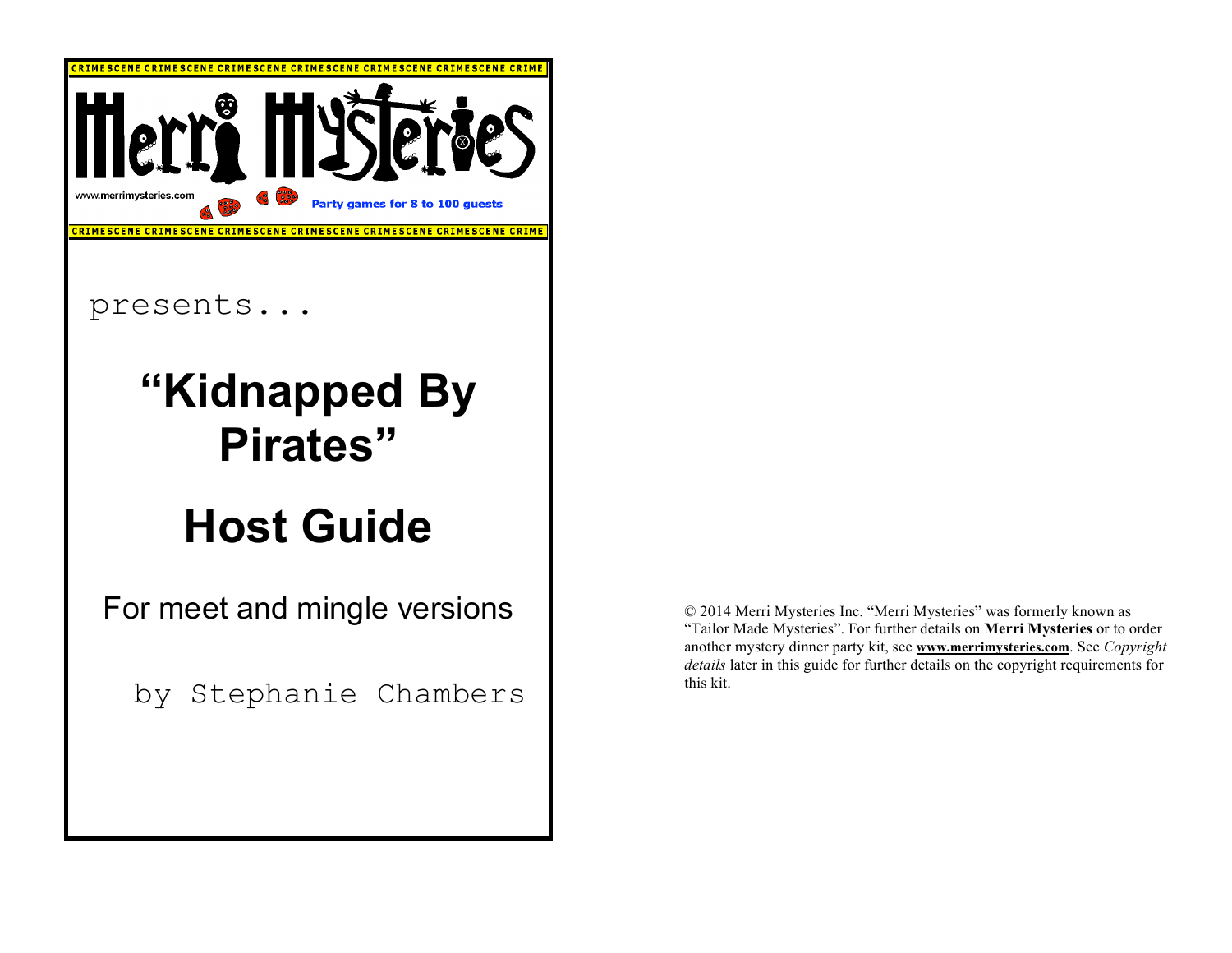# **Host's guide**

It is easy to prepare and run a mystery party. We recommend that as host you should also take a role and participate along with everyone else. With our mysteries, not even the person who did it knows that they did it. But with a little intelligence and a careful ear for important clues, it is possible to solve the mystery.

## *Preparing for the party*

- 1 Open the kit. The name of the kit shows the recommended minimum number of guests and the maximum number of guests for which this kit caters.
- 2 Decide when you will be having the party, where and who will play each role. You should read the description of each character and try to select a role for each guest. Or you may like to give your guests a choice of the roles not yet taken and let them decide for themselves. It is better if people play roles that are as different as possible from their normal lives.
- 3 We recommend that you tell your guests to: "Please dress up as your character. Over dressing and going to extremes is highly recommended." We generally find that the more people put into the event, the more fun it is.
- 4 Decide how you want to do the invitations. You can print out the Word or Adobe Acrobat versions and handwrite the details, or you can type in your party details before you print it out. There are versions with four invitations per page or one invitation per page. You can print them in color or black and white or you may like to print them on colored paper.
- 5 The invitations refer your guests to read a web page to find out more details about their character (ie their character's description and their dress suggestions). They should try and read the descriptions of all of the suspects before they come to the party. We sometimes hide clues in these. However, they don't need to read the descriptions of the optional characters.
- 6 You may like to have a copy of the suspect pages available at the party in case some guests didn't get time to read them before the party.
- 7 Cut each page in two using a guillotine/paper trimmer or scissors. Don't read the clues beforehand as it will spoil your enjoyment of the party, and you may spoil everyone else's enjoyment by letting on that you know everything!
- 8 The "Who Did It" pages are at the end with a warning beforehand not to read the next section. Fold these unread, put them in an envelope and open it at the end of your party to find out who did it.
- 9 Print a nametag for each guest. You can print them in color or black and white or you may like to print them on thicker or colored paper. Cut these up and have some small safety pins handy.
- 10 Create a clue page for each person playing an optional role. Divide up the extra clues and staple them to their clue page. You may like to print them an extra name tag each that you staple on to the front of their clue page. If you don't have many people playing optional roles, divide the extra clues up amongst the suspects also. All the clues should be given out. If there are far too many clues for the number of guests you are having, then you can ignore some of the sillier clues.
- 11 If you think some of your guests may not turn up you could cut up the extra clues and have them in a bowl so people can help themselves. You may like to save some clues to hand out in the middle of the party when people may be tired of their original clues.
- 12 Decorate the room just before the party (see *Décor suggestions*).
- 13 Prepare or arrange for food for the event (see *Menu suggestions*).
- 14 Decide whether you are going to have prizes for the party (see *Preparing prizes*). This is optional, but recommended.

### *Décor suggestions*

These are suggestions you might like to follow to make your place look like a pirate ship: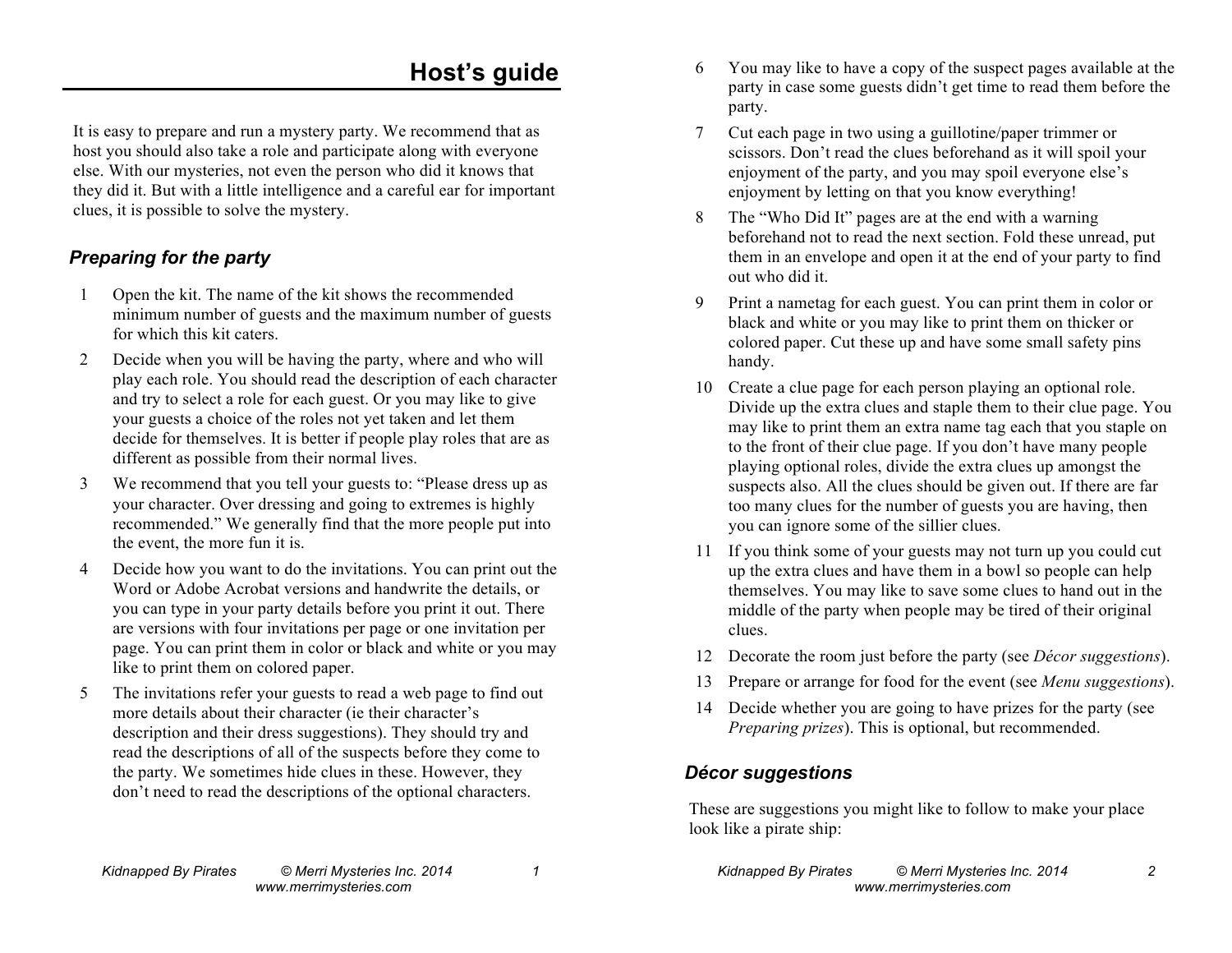- have some nets and ropes scattered around
- have a Jolly Roger flag
- stick pictures around of some famous pirates and old pirate ships
- have some skulls and crossbones
- have anchor shapes scattered on the table
- have some barrels scattered around
- create an ocean and sky backdrop
- have some pirate gold treasures and chocolate gold coins
- play the theme song music from some famous pirate movies.

If you are hosting a Halloween party, you may also like to add traditional Halloween decorations such as skeletons and carved pumpkins and dim lighting.

### *Menu suggestions*

Serve pirate food such as bean soup, chunks of bread and cheese, crackers (hard tack - sea biscuits), chunks of meat. For dessert, serve fried bananas (brown sugar and butter). Search for recipes on the Internet (eg search for "pirate food recipes" or specific recipes on **www.google.com**). Or serve normal party food. Or you could have finger food or serve-yourself food available. Or have waiters serve fancy hors d'oeuvre.

Search for recipes on the Internet (eg search for "modern American recipes" on **www.google.com** or search for specific recipes).

You may like to serve cocktail party food such as:

- caviar and crackers (not necessarily expensive caviar)
- vol au vents filled with corn or asparagus and cheese
- spring rolls
- filo pastry parcels with spinach and feta cheese and pine nuts
- spicy chicken wings
- mini pizzas
- hot skewered food
- mini sweet pumpkin pies.

If you would prefer, you can serve a sit down dinner or have the food in a buffet / smorgasbord arrangement.

If you are holding the party as a sit down dinner, don't assign fixed seating arrangements. Allow people to sit near the people that their clue(s) indicates they have to speak with. Also allow people to mingle a bit before and after dinner so they can chat with more people and find out more. Some of the suspects may also like to move around a little to other tables between courses.

# *Preparing prizes (optional)*

This is optional, but you may like to have some prizes available to give to the people:

- who guess who did it
- with the best costume.

You can reduce the number of people you have to give a prize to by asking for details as to who, how and why the person did it.

If you do have prizes, you should let people know they exist just after you read out *"The Rules"*.

**Tip:** Don't assume that only one person will guess who did it. It is best to have a prize you can divide up (eg a box of chocolates or a bag or box of Turkish Delights). If no one guesses correctly, divide the prize up amongst everyone.

If you have a color printer and some T-shirt transfers, you may like to download and print out some of our special T-shirt logos (ie "I Guessed Who Did It" and "I Had The Best Costume"). See **http://www.merrimysteries.com/tmm/prizes.htm** for details. These are free to download.

# *Running the party*

We suggest that you run the party as follows:

- 1 Have everyone's clue pages on a table near the entrance so people can collect their page and their name tag as they arrive. Or hand them to them as they arrive.
- *Kidnapped By Pirates © Merri Mysteries Inc. 2014 4 www.merrimysteries.com* 2 When everyone has arrived, read *The Rules* to everyone.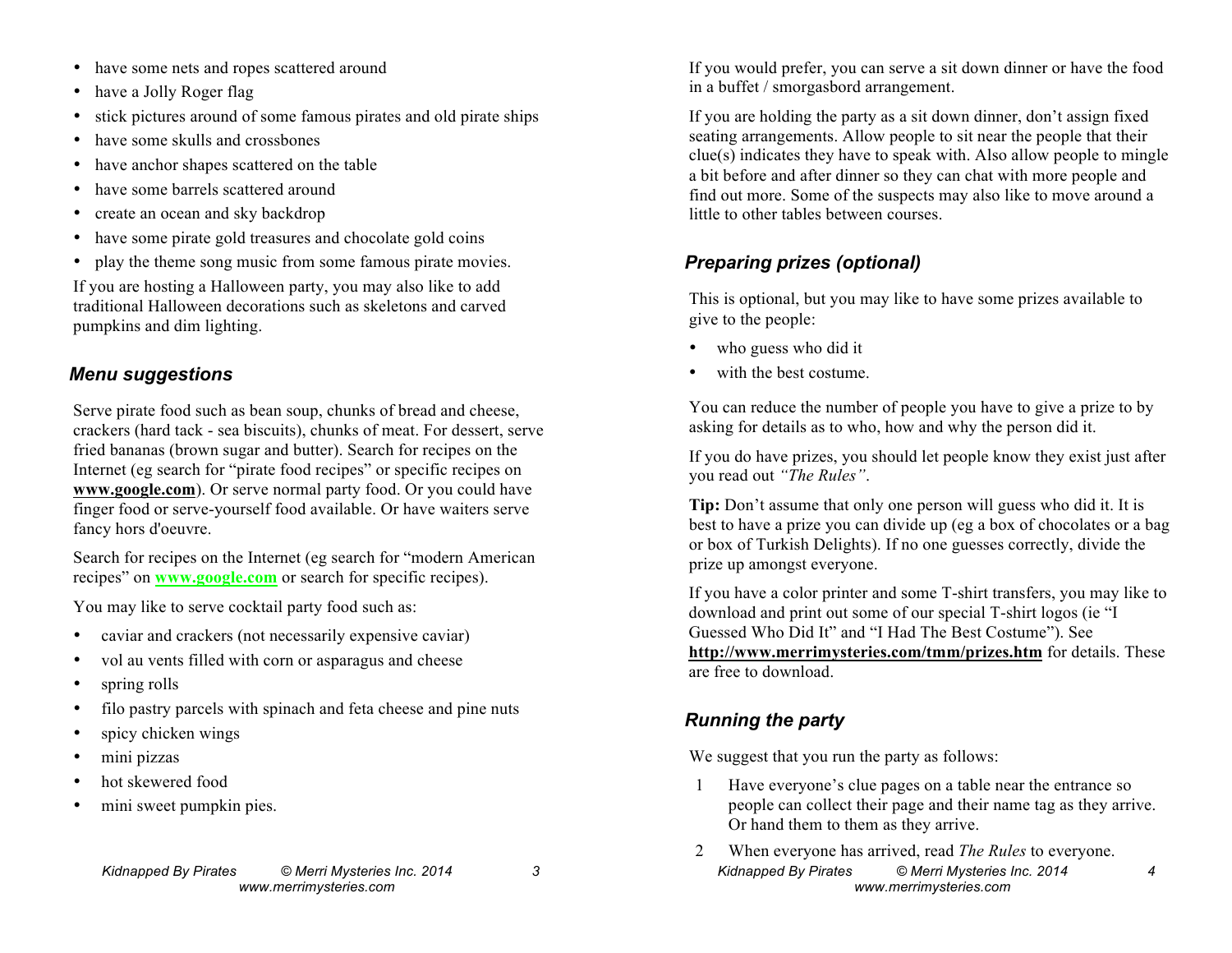- 3 Have each suspect introduce themselves to the group by saying their character's name and a few words about themselves from their description.
- 4 Check that everyone has read the *"The Suspects"* pages. If they haven't, give them a few minutes to read them quickly. There may be important clues in *"The Suspects"* pages.
- 5 Ask the guests to meet and mingle and find out information. Make sure everyone tells the people they meet about their clues and that everyone participates. You may like to encourage people who are shy by asking them a question or two. Once people find out things they think may be important, they can also pass that on to the people they meet.
- 6 Serve your First Course (if you are serving various courses, otherwise, just make the food available and let people know they can eat it during the party).
- 7 Have one of the people playing an optional role or the host read out the Special Item A "Summary of what is known" and then let people mingle some more and serve some more food.
- 8 Serve hot drinks and after dinner mints (if applicable).
- 9 Ask each person to think about who did it and why and how they did it. Ask them to write down their final choice. When they are ready, go around the group and ask everyone who they think did it and why and how they did it.
- 10 After everyone has had a guess, take the *Who Did It* pages out of their sealed envelope and read as specified.
- 11 Present the prizes (if you are providing these). If more than one person guesses correctly, give the prize to the person who has the most correct answers as to how and why the person did it. You may like to also give a prize for the person who has the best (or most creative) costume.

### *Copyright details*

© 2014 Merri Mysteries Inc. "Merri Mysteries" was formerly known as "Tailor Made Mysteries". For further details on **Merri Mysteries** or to order another mystery dinner party kit, see **www.merrimysteries.com**

Merri Mysteries Inc. agrees to grant a license to you to save the files to your hard disk and print out and use or perform our kits, according to the terms and conditions described in the online order form on our website. If you wish to use our kits on a commercial basis (eg as a venue for mystery party events or as an event organizer or an actor or theater group), you must indicate this when you order and pay double the cost of the kit. This gives you the right to use the kit more than once.